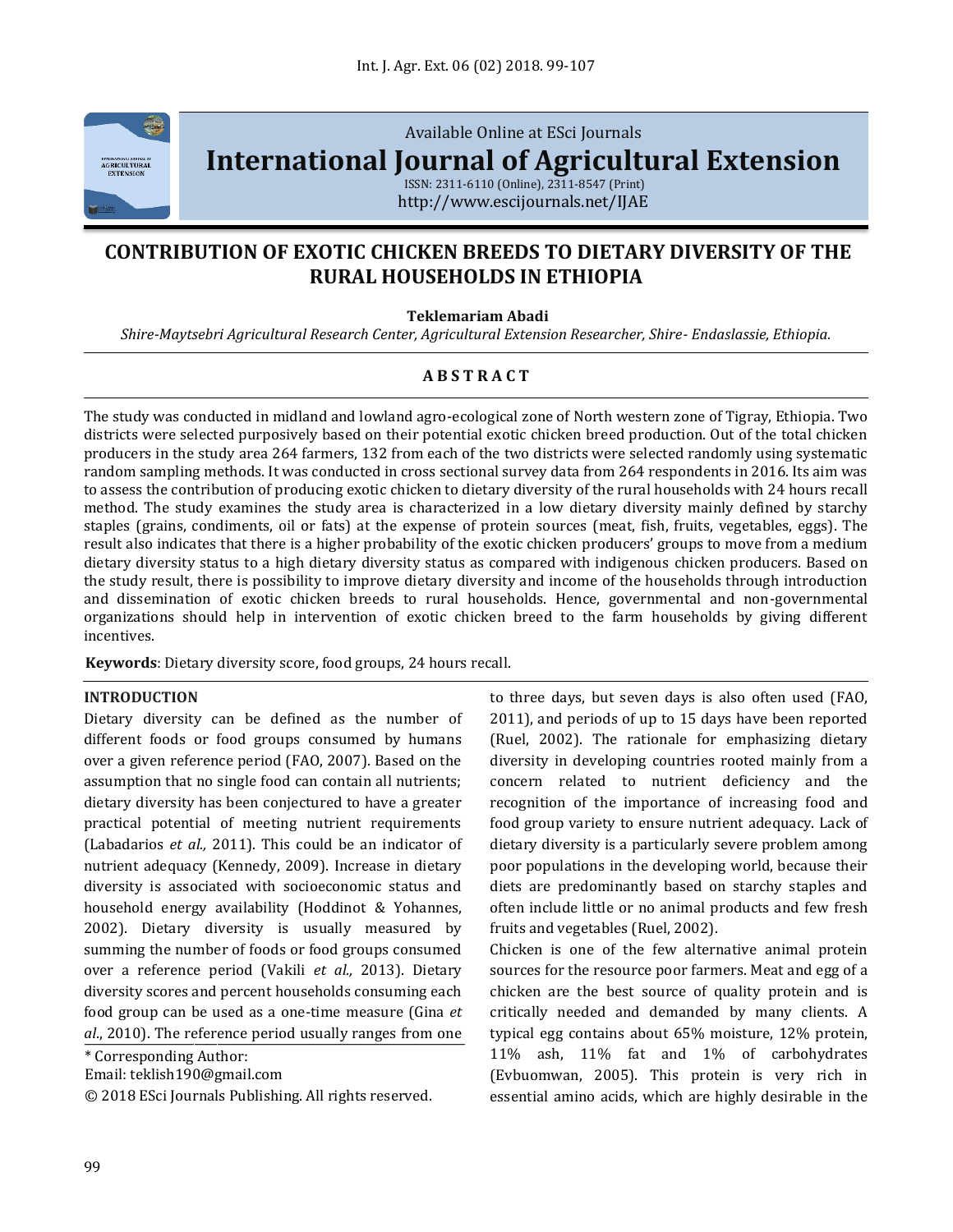diets of humans and this played a significant role in family nutrition, especially for young children to grow strong and healthy and thus have greater role in reducing malnutrition.

Both chicken meat and egg enrich and contribute to a well-balanced diet to satisfy human needs. An average adult human needs about 65g of protein per a day, of which only 10% needs to be protein of animal origin (Tadelle *et al.,* 2003). Approximately 20% of the protein consumed in developing countries gained from poultry (Askov & Dolberg, 2002). Peoples can acquire protein and diversify their diet by eating chicken meat and egg. Because egg and meat of chicken are two types of food among the 12 food groups that used for measuring dietary diversity (FAO, 2007). Chickens and chicken products such as meat and eggs are important foods for improving nutritional and health status, particularly for risk populations, like children, pregnant women and debilitated persons (Olaniyi *et al*., 2008). Tigray region owns about 6.2 million chickens (CSA, 2015). The study area, north western zone of Tigray, is one of the major chickens producing zones in the Region, which accounts for about 38% chicken population of the Tigray region (CSA, 2015). To enhance production and productivity of chicken different efforts such as introduction and dissemination of exotic chickens to farmers had been conducted in the study area. As farmers own exotic chicken breeds they could produce more egg and chicken meat than indigenous chicken producers. Ultimately, chicken can play a vital role to household food diversity and nutrition security. However, there is no any study executed regarding contribution of exotic chicken to dietary diversity of the farm households in the study area. Therefore, the purpose of this study is to assess the contribution of exotic chicken breeds to dietary diversity of the household as compared with the indigenous chicken producers.

#### **MATERIALS AND METHODS**

**Description of the Study Area:** The study was conducted in North western zone of Tigray, Northern Ethiopia. Tahtaykoraro from midland and Tselemti from lowland agro-ecologies, were purposively selected based on their exotic chicken breeds production potentiality. Tselemti district is found 1172 km from Addis Ababa, 389 km west of Mekelle and 85 km south of Shire; while, Tahtaykoraro district is located 1087 km from Addis Ababa and 304 km west of Mekelle.



Figure1. Map of the study area.

**Sampling Procedures:** Multi-stage sampling procedure was employed to select respondent households. On first stage, Tselemti and Tahtaykoraro districts were selected purposively based on their potential exotic chicken breed production from north western zone of Tigray. On second stage, among the identified Kebelles, three Kebelles from each of the two districts was selected using simple random sampling technique. The farmers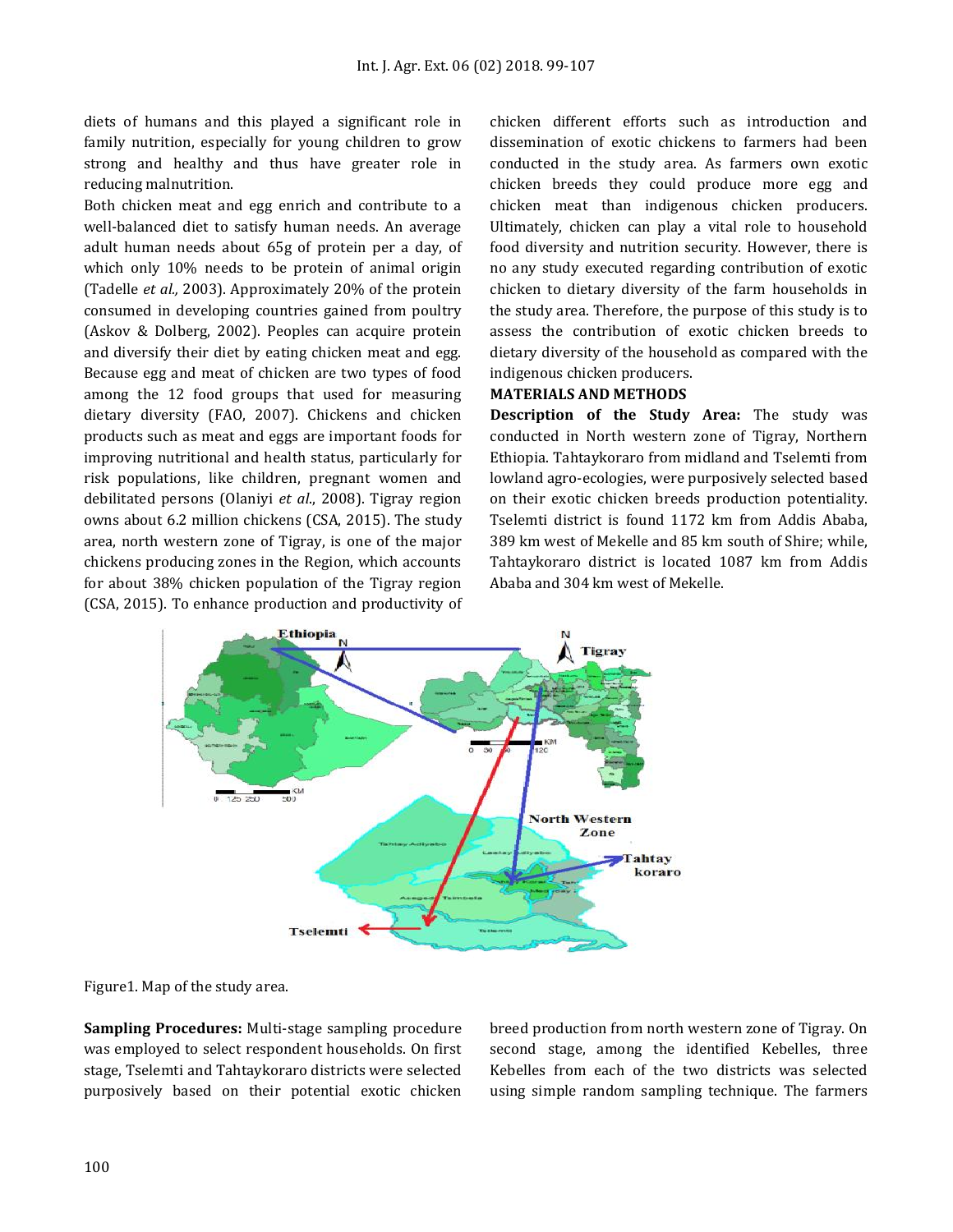were selected purposively that produce chickens. The number of sample respondents from each of the selected Kebelles, exotic chicken users and indigenous chicken users were identified based on the probability proportionate to sample size in each of the selected Woredas.

Then, respondents were selected using systematic random sampling from both strata (exotic chicken users and indigenous chicken users). Finally, 132, farm households from each of the two districts a total of 264 sample households were selected for the study. Exotic chicken users are those producers who are involved in exotic chicken production either in pure or cross breed forms during the survey year; whereas, indigenous chicken users are those producers of chicken who have not kept exotic chicken before.

|              |              |             | Total Number of   |                  |       | Sample households |            |       |  |
|--------------|--------------|-------------|-------------------|------------------|-------|-------------------|------------|-------|--|
| No.          | District     | Kebelle     | Households in the |                  |       | Selected          |            |       |  |
|              |              |             |                   | Sampled Kebelles |       |                   |            |       |  |
|              |              |             | Indigenous        | Exotic chicken   | Total | Exotic            | Indigenous | Total |  |
|              |              |             | chicken           | producers        |       | chicken           | chicken    |       |  |
|              |              |             | producers         |                  |       | producers         | producers  |       |  |
|              |              |             |                   |                  |       |                   |            |       |  |
| $\mathbf{1}$ | Tselemti     | Wuhdet      | 550               | 830              | 1380  | 21                | 31         | 52    |  |
|              |              | Medhanalem  | 625               | 739              | 1364  | 23                | 28         | 51    |  |
|              |              | Mai-ayni    | 324               | 452              | 776   | 12                | 17         | 29    |  |
|              |              | Sub total   | 1499              | 2051             | 3520  | 56                | 76         | 132   |  |
| 2            | Tahtaykoraro | Selam       | 458               | 687              | 1145  | 18                | 26         | 44    |  |
|              |              | Adigdad     | 550               | 790              | 1340  | 21                | 30         | 51    |  |
|              |              | Haftom      | 387               | 578              | 965   | 15                | 22         | 37    |  |
|              |              | Sub total   | 1395              | 2055             | 3450  | 54                | 78         | 154   |  |
|              |              | Grand total | 2894              | 4076             | 6970  | 110               | 154        | 264   |  |

Table 1. The number of households selected from each Kebelles.

Source: Office of Agriculture and Rural Development, 2016.

**Data sources and Methods of Data Collection:** Both primary and secondary data were collected and used for this study. Primary data was collected from sample respondents through interviewing using semistructured questionnaire. The survey was conducted from October-December 2016 through hiring enumerators. The hired enumerators are those who have experience in conducting farm household surveys and familiar with the study areas. All the enumerators were having at least with Diploma. Enumerators were trained regarding the contents of the questionnaire and data collection procedure. Trained enumerators interviewed the sample respondents under a close and continuous supervision of the researcher. Secondary data were collected from different relevant sources such as reports of Woreda Office of Agriculture and Rural Development, Central Statistical Agency, Research Center, different published and unpublished documents, research studies, websites, etc.

A scale of twelve food groups was used to assess the dietary diversity of respondents at household level. Food items belonging to different food groups that could be prepared and consumed at home or outside home, purchased or gathered from outside were considered for this study. Following the FAO (2007) guideline, the dietary diversity scores of respondents were estimated using information collected from the 24-hours dietary recall from the respondents' food intake. The respondents were asked to recall all foods eaten and beverages taken in the previous twenty-four hours before to the interview day. A scale of twelve food groups was used in assessing the dietary diversity of the respondents as summarized in table 2. A single point was given to each of the food groups consumed over the reference period giving a maximum sum total dietary diversity score of 12 points for each individual in the event that his/her responses are positive to all food groups.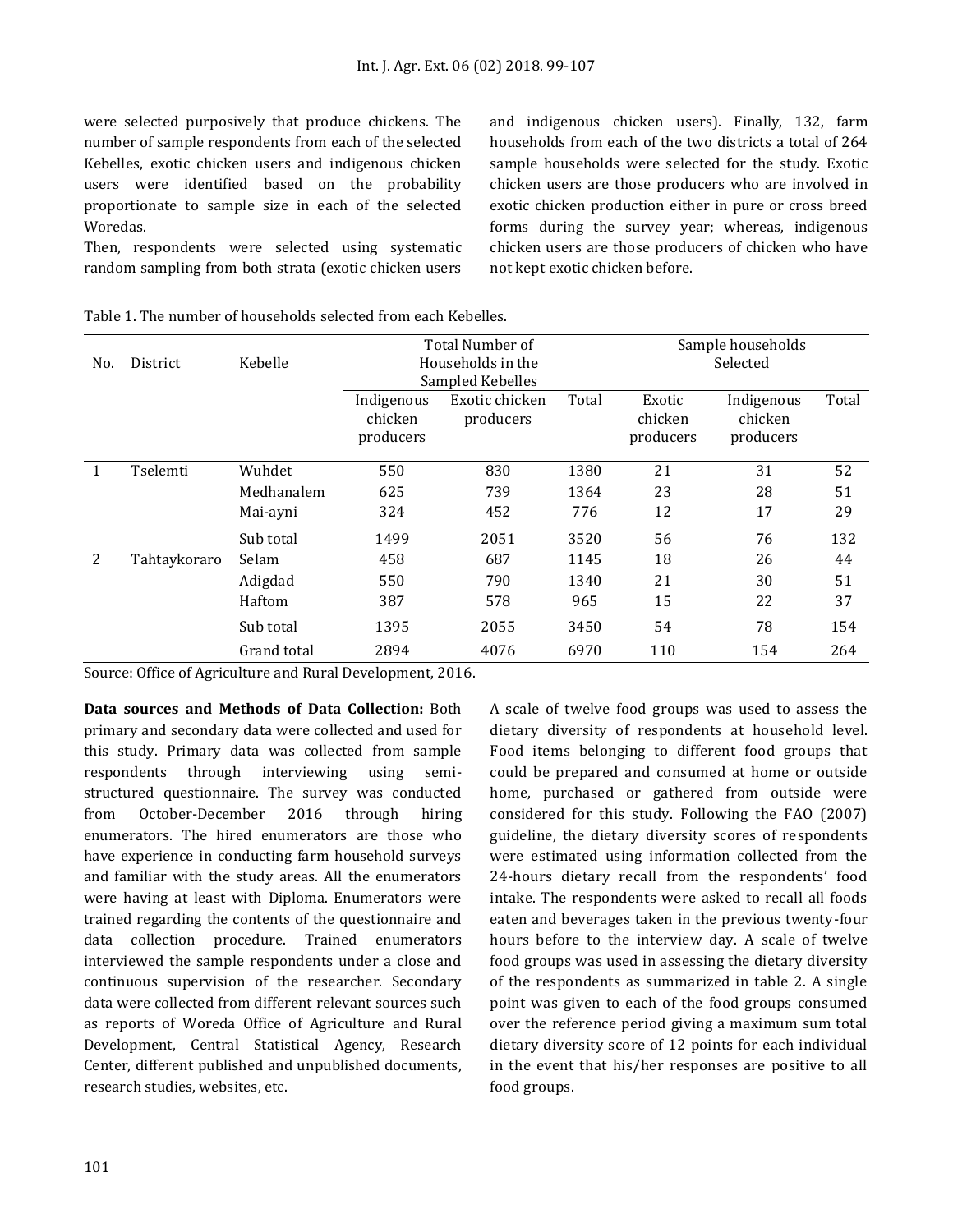| Table2. Categories of food groups. |  |
|------------------------------------|--|
|------------------------------------|--|

| Sr. | Food groups                                                      | Scores |
|-----|------------------------------------------------------------------|--------|
| 1   | Any food from grain, biscuit                                     |        |
|     | Any legumes                                                      |        |
| 3   | Any food from tuber or root                                      |        |
| 4   | Any vegetables                                                   |        |
| 5.  | Any fruits                                                       |        |
| 6   | Any meats                                                        |        |
|     | Eggs                                                             |        |
| 8   | Fish                                                             |        |
| 9   | Milk products excluding butter                                   |        |
| 10  | Foods made from oil                                              |        |
| 11  | Sugar or honey                                                   |        |
| 12  | Other foods such as spices, condiments, coffee or tea, beverages |        |

Keys: if the answer is ''Yes'' give 1point; If the answer is ''No'' give 0 point.

**Data analysis:** The dietary diversity was analyzed using descriptive statistics such as percentage and mean. Besides, t-test was also used to see the mean difference

of the food group types between exotic chicken and indigenous chicken users. SPSS (Statistical package for Social Sciences) software used for analyzing the data.

Table 3. Socio-economic and demographic characteristics of the respondents

| N <sub>o</sub> | <b>Continuous Variables</b> |                |                          | Exotic chicken producers | Indigenous chicken producers |                              |                |
|----------------|-----------------------------|----------------|--------------------------|--------------------------|------------------------------|------------------------------|----------------|
|                |                             |                | $n = 110$                |                          | $n = 154$                    |                              | t-value        |
|                |                             |                | Mean (SD)                |                          | Mean (SD)                    |                              |                |
| $\mathbf{1}$   | Age (year)                  |                | 41.28 (8.78)             |                          | 47.64 (7.87)                 |                              | $7.32***$      |
| 2              | Family size (number)        |                |                          | 6.51(1.12)               | 4.50 (0.94)                  |                              | $2.57***$      |
| 3              | Experience (year)           |                |                          | 11.68 (7.80)             | 13.89 (8.74)                 |                              | 2.30NS         |
| 4              | Livestock holding (TLU)     |                |                          | 4.30 (3.92)              | 7.82 (4.69)                  |                              | $6.69***$      |
| 5              | Market distance (km)        |                |                          | 7.29 (15.68)             | 9.22 (25.09)                 |                              | $10.86***$     |
|                | Dummy Variables             |                | Exotic chicken producers |                          |                              | Indigenous chicken producers |                |
|                |                             | Description    | $\mathbf n$              | $\frac{0}{0}$            | $\mathbf n$                  | $\frac{0}{0}$                | $\chi$ 2 value |
| 6              | Sex                         | Male           | 93                       | 84.55                    | 130                          | 84.4                         | $11.3*$        |
|                |                             | Female         | 17                       | 15.45                    | 24                           | 15.6                         |                |
| 7              | <b>Education status</b>     | Literate       | 98                       | 89.1                     | 58                           | 37.7                         | 70.21***       |
|                |                             | Illiterate     | 12                       | 10.9                     | 96                           | 62.3                         |                |
| 8              | Off farm income             | Yes            | 69                       | 62.7                     | 37                           | 24                           | 39.99***       |
|                |                             | N <sub>o</sub> | 41                       | 37.3                     | 117                          | 76                           |                |
| 9              | Access to breed             | Yes            | 93                       | 84.5                     | 101                          | 65.6                         | 11.84***       |
|                |                             | No             | 17                       | 15.5                     | 53                           | 34.4                         |                |
| 10             | Credit access               | Yes            | 81                       | 73.6                     | 96                           | 62.3                         | 39.30***       |
|                |                             | No             | 29                       | 26.4                     | 58                           | 37.7                         |                |
| 11             | <b>Extension contact</b>    | Yes            | 103                      | 93.6                     | 91                           | 59.1                         | 76.43***       |
|                |                             | No             | 7                        | 6.4                      | 63                           | 40.9                         |                |
| 12             | Training                    | Yes            | 82                       | 74.5                     | $\overline{4}$               | 2.6                          | 16.93***       |
|                |                             | No             | 28                       | 25.5                     | 150                          | 97.4                         |                |
| 13             | Vaccination access          | Yes            | 4                        | 3.6                      | 12                           | 7.8                          | 1.49 NS        |
|                |                             | No             | 106                      | 96.4                     | 142                          | 92.2                         |                |

\*\*\* and \* significant at 1% and 10% level of significance, respectively, NS =Not Significant, SD =Standard Deviations.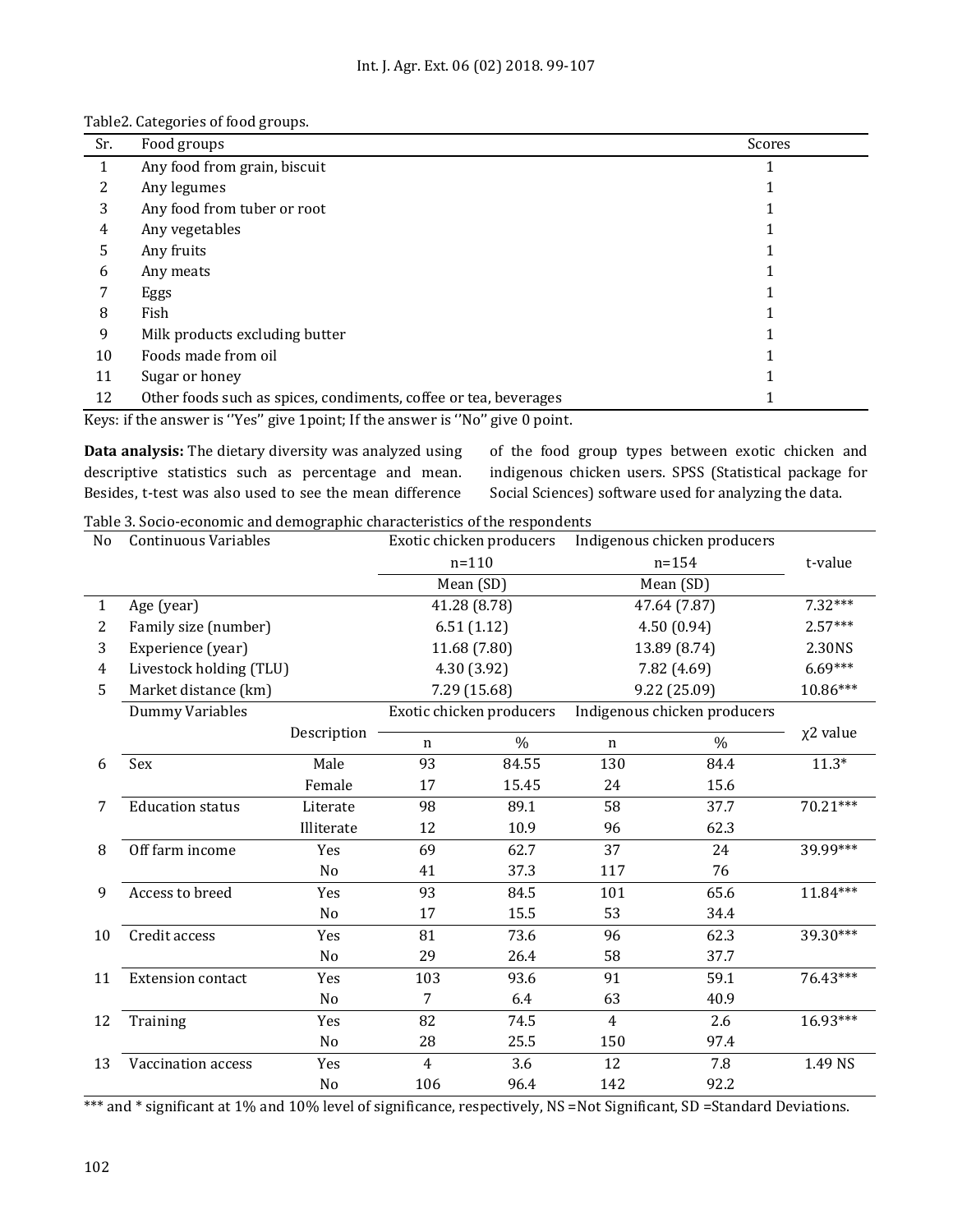# **RESULTS AND DISCUSSION**

### **Socio-economic attributes of the respondents**

**Age of the Household head:** The mean age of the respondents is 44.46 years. The average age of exotic chicken producer and indigenous chicken producers were 41.28 and 47.64, respectively. The t-test analysis result shows that, age had a significant mean difference between exotic chicken producer and indigenous chicken producers' categories at 1% level of significance. **Sex of the Household head:** The result of the survey indicates that out of the total sample household heads 84.55% and 84.4% are male headed households, respectively, exotic chicken producer and indigenous chicken producers. The variable household sex was shown a significant difference between exotic chicken producer and indigenous chicken producers at 10% level of significance. Male headed households tend to produce exotic chicken than producing indigenous chickens.

**Education status of the Households head:** Among the sample households, 40.9% were illiterate and 59.1% were literate. The result of chi-square-test revealed that there is a significant relationship between education status and exotic chicken breeds producers at 1% level of significance. As the farmer become more educated tend to use exotic chicken breeds.

**Family size of the Households:** Family size was shown a significant difference between exotic chicken producers and indigenous chicken producers at 1% significance level. The average family size for exotic chicken producer and indigenous chicken producers were 6.5 and 4.5 persons, respectively. As the household have large family size, becomes more user of exotic chicken and improve their dietary diversity.

**Livestock holding:** To describe the livestock holding of the sample households the Tropical Livestock Unit (TLU) conversion factor was used following (Storck *et al.,* 1991). The average livestock holding in TLU of the exotic chicken producer and indigenous chicken producers sample households was 4.3 and 7.82 TLU, respectively (Table 3). The livestock holding in TLU shows that there is statistically significant difference between exotic chicken producers and indigenous chicken producers.

**Off-farm Income Activities:** The off-farm participation difference between exotic chicken producer and indigenous chicken producers were found to be significant at 1% probability level.

**Access to credit service:** Credit is important to overcome the financial constraints and plays a vital role in using the new technologies which helps for households to purchase inputs for agricultural production. The proportion difference between exotic chicken producer and indigenous chicken producers in access to credit was found to be significant 1% level of significance.

**Market distance:** The households located near to market tend to buy improved agricultural inputs such as breed, and they can have easy access to sell their product in the market. The sample households on average travelled about 8.25 km to sell their chicken products. The average distance taken for the household to travel from the residence to the nearest market place is 7.29 and 9.22 km, respectively, for exotic chicken producer and indigenous chicken producers.

**Extension contact:** Receiving extension services from extension agent make for farmers to have the knowhow and information access to new technologies. Among the exotic chicken producers, 93.6% had contact with extension agents, whereas, 59.1% of the indigenous chicken producers had the same.

**Participation in training:** Participating farmers in training help farmers to equip with new knowledge and skill, which enables them to perform new practice properly. The proportion difference between exotic chicken producer and indigenous chicken producers in access to training was found to be significant 1% level of significance.

**Access to exotic chicken breeds:** As the farmer is more accessible for exotic chicken breed, the better is the decision of using exotic chicken breeds. The chi-square result revealed that, access to exotic chicken breeds had statistically significant relationship with the adoption of exotic chicken breeds at1% significance level.

**Rural household food groups and beverages:** Of the total 264 sample respondents 41.7% of them were involving in exotic chicken production; while the remaining 58.3% farmers were rearing local chicken. According to FAO (2006) dietary diversity that derived from the 12 food groups are categorized into; low, medium and high dietary diversity groups as summarized in Table 4. Categorization of respondents with respect to dietary diversity a majority were classified in the medium dietary diversity category; which is 59.1% of exotic chicken producers and 43.5% of indigenous chicken producers. However, in high dietary diversity category only17.3% of exotic chicken producers and 2.6% of indigenous chicken producers were categorized. This indicates that exotic chicken producers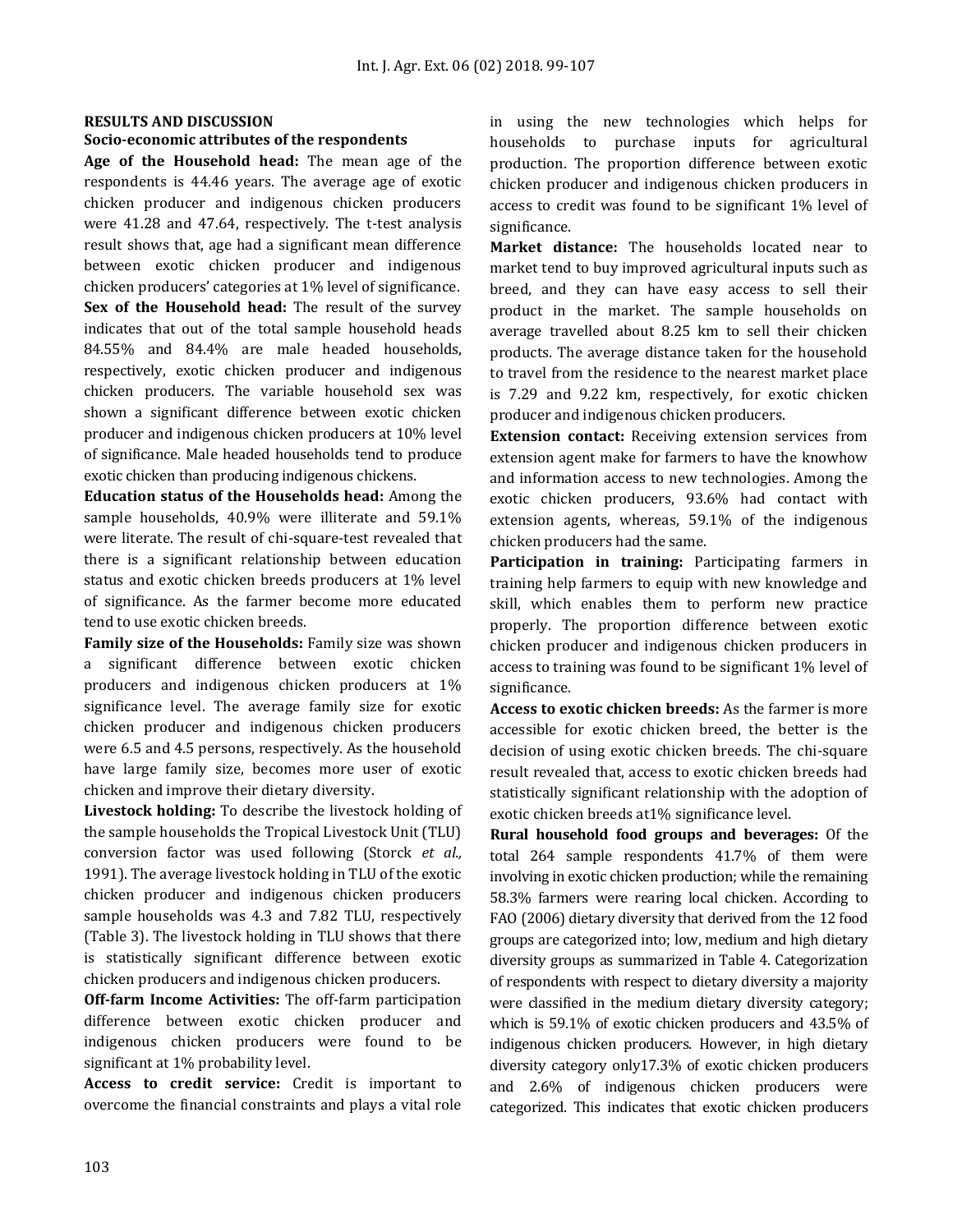were getting better dietary diversity than indigenous chicken producers.

**Types of food items:** Data attributed in Table 5 focuses on reported food groups and beverages from the study area based on a 24hour dietary recall. The distribution indicates that the following food groups were common: foods from grain (100%); food from spices and condiments (100%), foods containing oil or fat (68.9%), foods from legumes (37.8%) and eggs (22.3%). The following food groups were also reported but not commonly shared in the study area: vegetables (14.4%), root and tuber (12.1%), milk (11.7%), honey or sugar (8.3%) meats (4.5%), fruits (10.6%) and fish (0.76%). From the observed distribution it indicates that, rural households` diets are mainly dominated by food groups rich in condiments, oils, grains and legumes, but have low food groups of milk, root and tuber, meats, eggs, fish, fruits and vegetables. This may imply a low dietary diversity for the rural poor communities mainly defined by starchy staples. However, introducing exotic chicken breeds could play significant role in improving dietary diversity among rural households. For instance, as indicated in Table 5 results, 34.5% of exotic chicken producers and 13.6% of indigenous chicken producers were consumed egg in the day before the survey period. This indicates that a larger number of exotic chicken producers were consuming eggs than indigenous chicken producers. This implies that, exotic chicken producer has a better probability of diversifying their diet than indigenous chicken producers. This could be either directly by consuming the chicken product or through purchasing other food types using income generated from sale of chickens and its eggs. Findings of Nielsen *et al.* (2003) and Darudec (2002) had unveiled that producing improved chicken breeds had a direct effect on increasing consumption of eggs and chicken meat as well as an indirect income effect (enhanced income from improved chicken being used to purchase other food items). In line to this, meat and egg of a chicken are the best source of quality protein and are critically needed.

Table 4. Categorization of respondents with respect to dietary diversity.

|                         |                              | Low Dietary<br>Diversity | <b>Medium Dietary</b><br>Diversity | <b>High Dietary</b><br>Diversity |
|-------------------------|------------------------------|--------------------------|------------------------------------|----------------------------------|
| Dietary Diversity Score |                              | $0 - 3$                  | 4-6                                | 7-12                             |
|                         | Exotic chicken producers     | 26(23.6%)                | 65(59.1%)                          | 19(17.3%)                        |
| No, of respondents      | Indigenous chicken producers | 83(53.9%)                | 67(43.5%)                          | $4(2.6\%)$                       |
|                         | Total respondents            | 109(41.3%)               | 132(50%)                           | 23(8.7%)                         |

Source: Own survey result, 2016.

|  |  |  | Table 5. Types of food items from different food groups consumed by sample households by 24 hours recall. |  |  |  |
|--|--|--|-----------------------------------------------------------------------------------------------------------|--|--|--|
|  |  |  |                                                                                                           |  |  |  |
|  |  |  |                                                                                                           |  |  |  |
|  |  |  |                                                                                                           |  |  |  |

| Types of food group                                                  | Exotic            |      | Indigenous        |      | Total     |      |
|----------------------------------------------------------------------|-------------------|------|-------------------|------|-----------|------|
| consumed the day                                                     | chicken producers |      | chicken producers |      |           |      |
| before survey                                                        | Frequency         | $\%$ | Frequency         | $\%$ | Frequency | $\%$ |
| Any food from grain                                                  | 110               | 100  | 154               | 100  | 264       | 100  |
| Any food from legumes                                                | 47                | 42.7 | 53                | 34.4 | 100       | 37.8 |
| Any food from root and tuber                                         | 25                | 22.7 | 7                 | 4.5  | 32        | 12.1 |
| Any food from vegetables                                             | 32                | 29.1 | 6                 | 43.9 | 38        | 14.4 |
| Any fruit                                                            | 13                | 11.8 | 15                | 9.7  | 28        | 10.6 |
| Any meat                                                             | 9                 | 8.2  | 3                 | 1.9  | 12        | 4.5  |
| Egg                                                                  | 38                | 34.5 | 21                | 13.6 | 59        | 22.3 |
| Fish                                                                 | 2                 | 1.8  |                   |      | 2         | 0.76 |
| Milk, cheese, yogurt                                                 | 12                | 10.9 | 19                | 12.3 | 31        | 11.7 |
| Honey or sugar                                                       | 6                 | 5.4  | 16                | 10.4 | 22        | 8.3  |
| Any oil or fat, butter                                               | 90                | 81.8 | 92                | 59.7 | 182       | 68.9 |
| Others (Any spices, condiments, tea, coffee, salt,<br>beverage etc.) | 110               | 100  | 154               | 100  | 264       | 100  |

Source: Own survey result, 2016.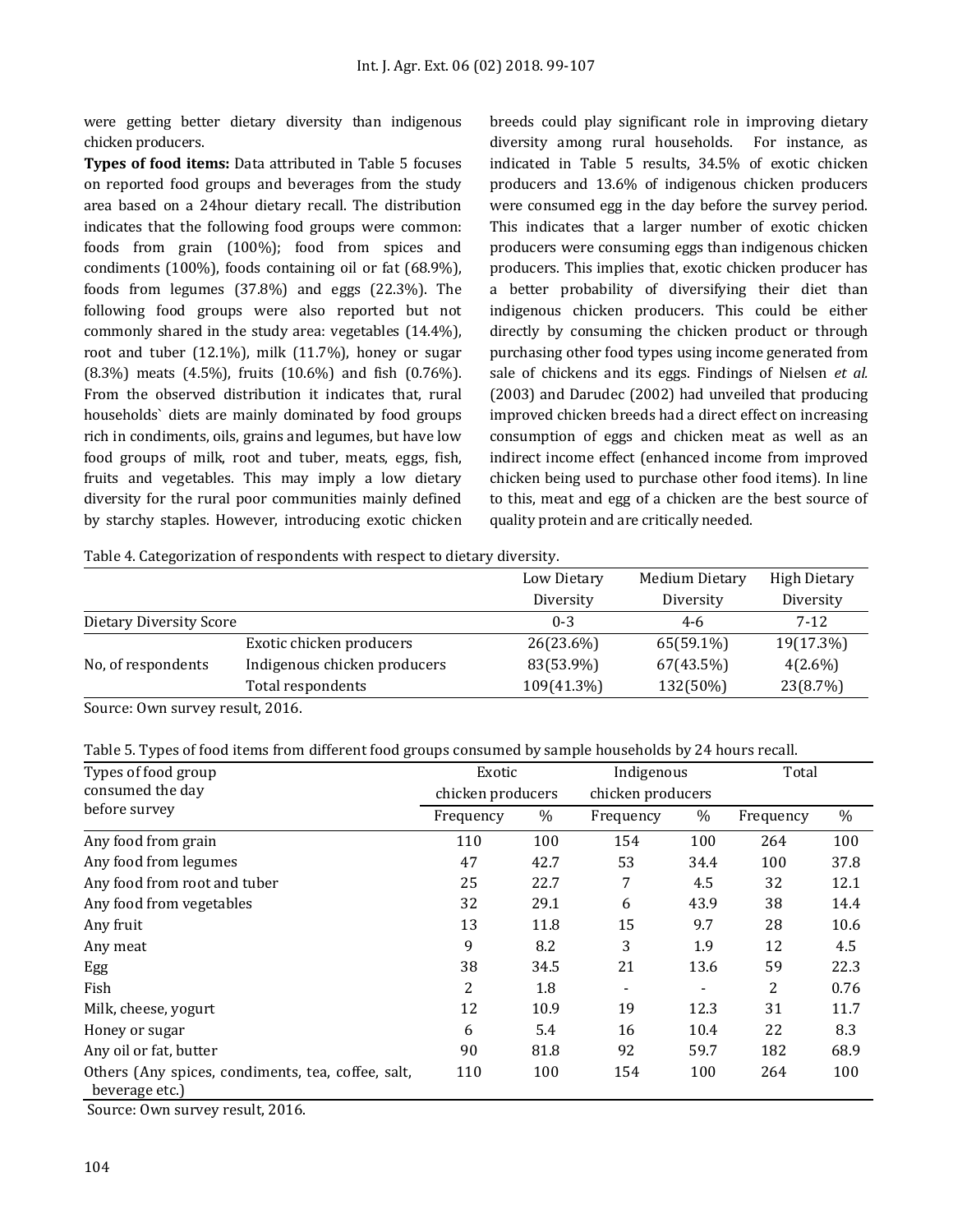The number of food items from different food groups consumed by sample respondents by 24 hours recall method was found to be significantly different for exotic chicken producer and indigenous chicken producers at 5% level of significance. The numbers of food items from different food groups consumed by exotic chicken producer with 4.49 mean values was slightly higher than that of indigenous chicken producers, 3.51 (Table 6). This could be due to the reason that households rearing exotic chicken breeds generating more income than that of indigenous chicken producers and there by getting a chance to buy different food items easily. Any increase in a given household's dietary diversity reflects an improvement in that household's diet quality.

Table 6. Number of food groups consumed by sample households by 24 hours recall

| <b>Parameters</b>                                                     | Exotic chicken | Indigenous chicken |         |           |  |
|-----------------------------------------------------------------------|----------------|--------------------|---------|-----------|--|
|                                                                       | producers      | producers          | t-value | p-value   |  |
|                                                                       | $n = 110$      | $n = 154$          |         |           |  |
| Number of food groups consumed in one day<br>before the survey period | 4.49           | 3.51               | 7.45    | $0.042**$ |  |

Source: Own survey result, 2016.

## **CONCLUSIONS AND RECOMMENDATIONS**

association between ownership of exotic chicken and high dietary diversity. This indicates that an exotic medium dietary diversity status to a high dietary diversity status than indigenous chicken producers. As household could obtain more eggs and chicken meat and have better dietary diversity as compared to indigenous chicken producers.

The numbers of food items from different food groups consumed by exotic chicken producer with 4.49 mean values was slightly higher than that of indigenous introducing and promotion of exotic chicken breeds to rural households could improve dietary diversity of the governmental and non-governmental organizations should help in intervention of exotic chicken breed to the farm households by giving different incentives such as training and creating awareness on the purpose exotic chicken to the household's so as to improve dietary FAO (Food and Agriculture Organization). (2007). diversity and purchasing power (income) of the rural households.

**Acknowledgement:** The author would like to acknowledge Tigray Agricultural Research Institute for the research grant. Special thanks also go to agricultural experts and respondent farmers of Tselemti and Tahtaykoraro districts for their kind cooperation for the FAO study.

### **REFERENCES**

- The result of this study inferred that there is a positive Askov, H. & Dolberg, F. (2002). A Conceptual Framework for Using Poultry as a Tool in Poverty Alleviation. University of Aarhus, Aarhus, Denmark.
- chicken producers group enables to move from a CSA (Central Statistical Agency). (2014/15). Agricultural sample survey Vol. II. Statistical Bulletin No. 446.CSA, Addis Ababa, Ethiopia, 2015.
- the household produces exotic chicken breeds the Darudec, (2002). The Bangladesh semi-scavenging poultry model. Study on the impact, structure and function of the poultry model in the Danida funded agricultural sector programme support (ASPS) with special reference to the implementation of the participatory livestock development project. Danida /Ministry of Foreign Affairs.
- chicken producers, 3.51. As the result highlights, Evbuomwan, G.O. (2005). Empirical analysis of cost and benefit returns to commercial table egg production in Lagos state.
- households than using the local ones. Therefore, FAO (Food and Agriculture Organization). (2006). Baseline Survey Report Protecting and Improving Household Food Security and Nutrition in HIV/AIDS Affected Areas in Manica and Sofala Province, Maputo, Mozambique.
	- Guidelines for measuring household and individual dietary diversity, Nutrition and Consumer Protection Division with support from the FAO Food Security Information for Action Program and the Food and Nutrition Technical Assistance (FANTA) Project, Rome, Italy.
	- (Food and Agriculture Organization). (2011). Guidelines for measuring household and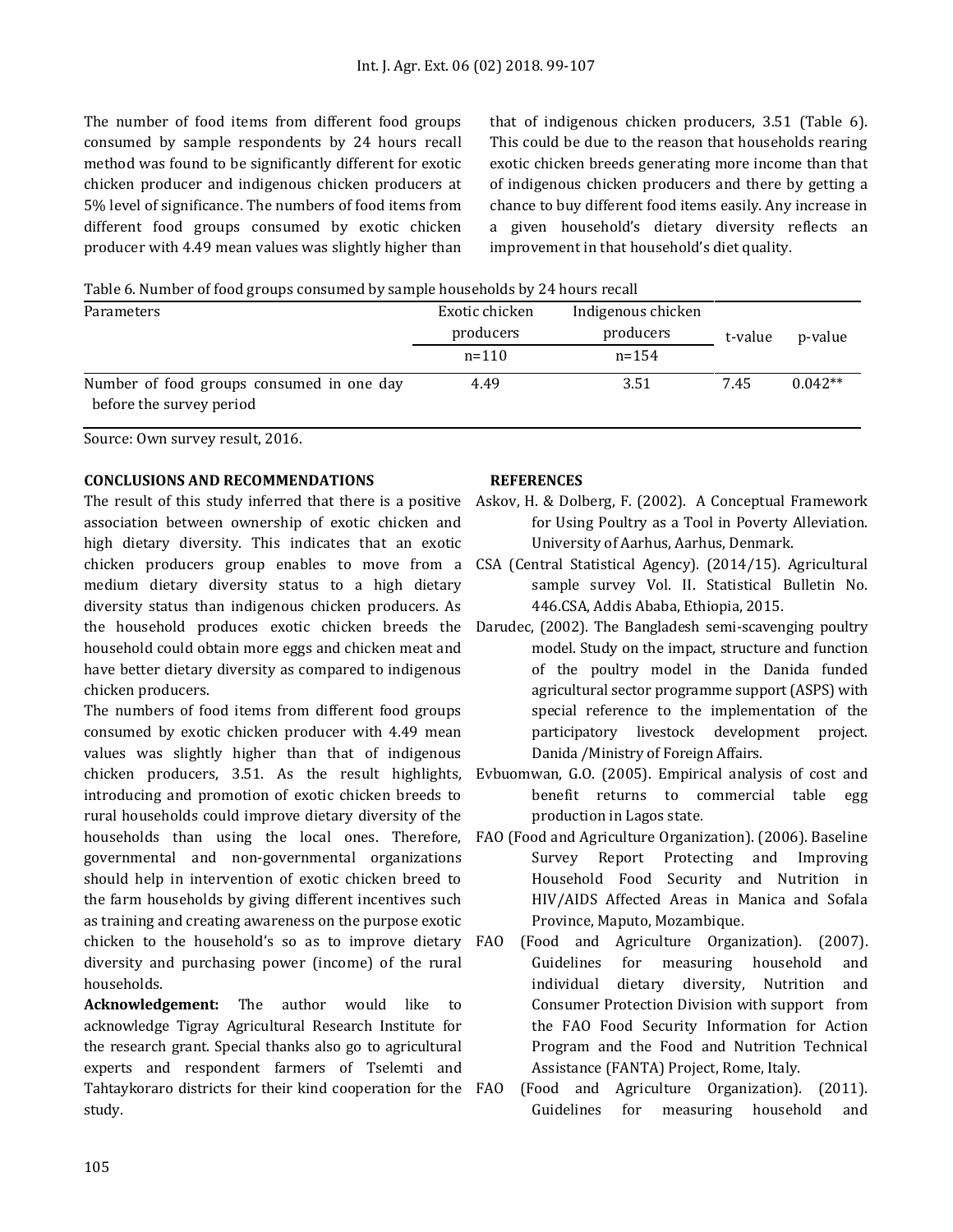individual dietary diversity, Food and Agriculture Organization of the United Nations, Rome, Italy.

- Gina, K., Terri, B. &Marie, C. D. (2010). Guidelines for diversity. Nutrition and Consumer Protection Division, Food and Agriculture Organization of the United Nations.
- Hoddinot, J. & Yohannes, Y. (2002). Dietary diversity as a food security indicator. FANTA .2002. Washington DC. Am J ClinNutr, 73.
- Kennedy, G., Fanou, N., Seghieri, C., & Brouwer, I.D. (2009). micronutrient adequacy of women's diets: results from Bamako, Mali site, Food and Nutrition Technical Assistance II Project (FANTA-2).
- Labadarios, D., Steyn, N.P. & Nel, J. (2011). How diverse is the diet of adult? South African, Nutrition Journal, 10 (33).
- Nielsen, H., Roos, N. & Thilsted, S.H. (2003). Animal source Tadelle D., Nigusie, D., A. Yami & Peters, K.J. (2003). The foods to improve micronutrient nutrition and human function in developing countries: the impact of semi-scavenging poultry production on women and girls in Bangladesh. Journal of Nutrition, 11, 133.
- Olaniyi, B. O., Adesiyan, B. A. & Ayoade, R. A. (2008).

Constraints to utilization of poultry production technology among farmers in Oyo State, Nigeria. Journal of Human Ecology, 24(4), 305-309.

- measuring household and individual dietary OoARD (Office of Agriculture and Rural Development). (2016). Unpublished Annual Report. Woreda of Tselemti and Tahtaykoraro, Ethiopia.
	- Ruel, M. T. (2002). Is Dietary Diversity an Indicator of Food Security or Dietary Quality? A Review of Measurement Issues and Research Needs. FCND Discussion Paper No. 140: p. 58. Washinton, DC: International Food Policy Research Institute.
- Dietary diversity as a measure of the Storck, H., Bezabih Emana, Birhanu Adnew, Borowiecki, A. and Shimeles W/Hawariate. (1991). Farming systems and farm management practices of smallholders in the Hararghe Highlands: Farming systems and resources economics in the tropics. Wissen shaftsvarlagvauk, Kiel, Germany, 11, 41- 48.
	- feed resource base and its potentials for increased poultry production in Ethiopia. World's Poultry Science Journal, 58(1), 77-87.
- the consumption of animal source foods by Vakili, M., Abedi, P., Sharifi, M. and Hosseini, M. (2013). Dietary Diversity and Its Related Factors among Adolescents: A Survey in Ahvaz-Iran. Global Journal of Health Science, 5(2), 181.